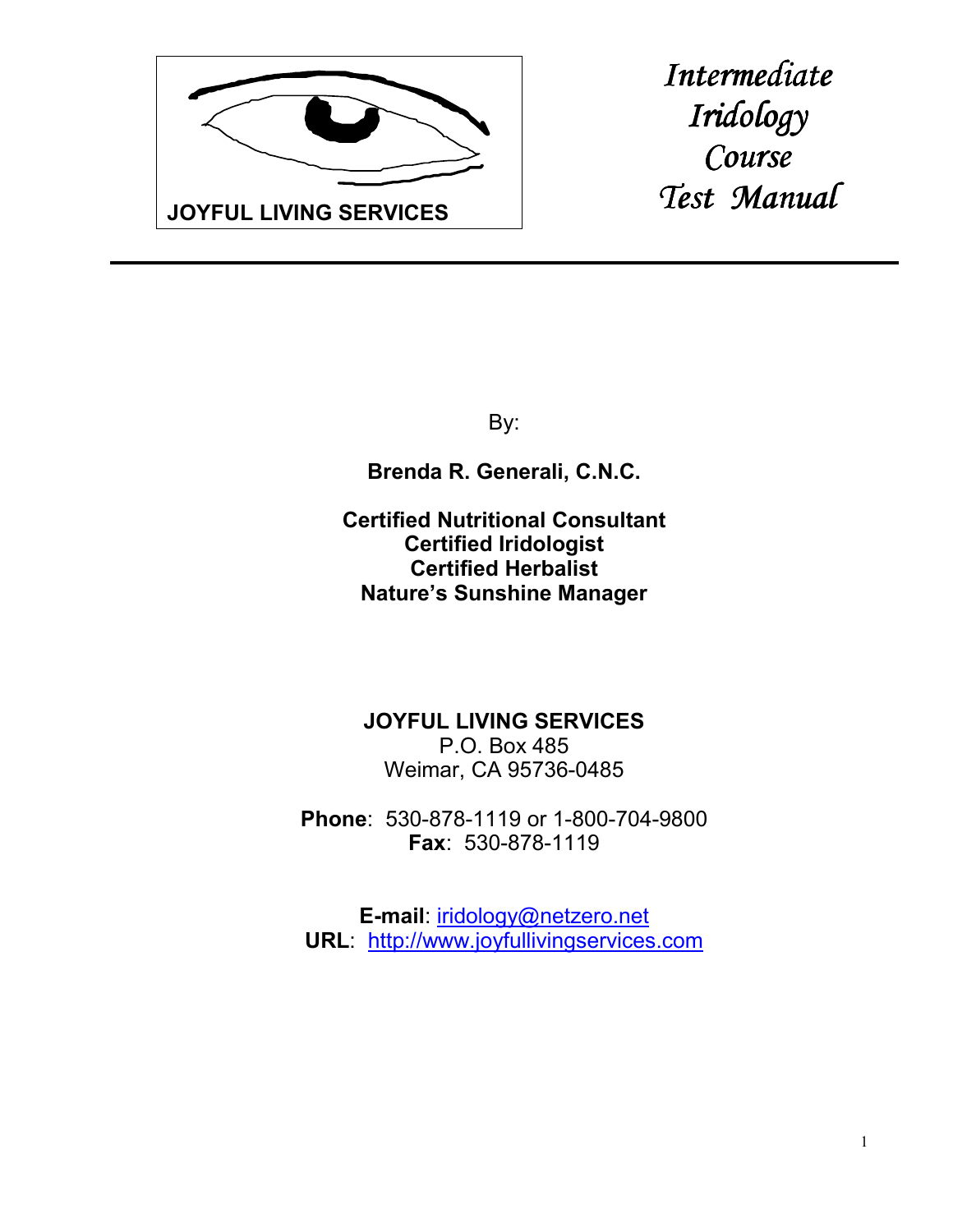

*Intermediate Iridology Iridology Sworn Notarized Notarized Statement Statement* 

|                                                                                                                                                                                                                                                                         |                                                                                               | Degree<br><b>Initials</b><br>if any: |  |
|-------------------------------------------------------------------------------------------------------------------------------------------------------------------------------------------------------------------------------------------------------------------------|-----------------------------------------------------------------------------------------------|--------------------------------------|--|
|                                                                                                                                                                                                                                                                         |                                                                                               |                                      |  |
|                                                                                                                                                                                                                                                                         |                                                                                               |                                      |  |
|                                                                                                                                                                                                                                                                         |                                                                                               |                                      |  |
| Joyful Living Services.                                                                                                                                                                                                                                                 |                                                                                               |                                      |  |
|                                                                                                                                                                                                                                                                         | *SWORN NOTARIZED STATEMENT*<br>Required for certification by<br><b>Joyful Living Services</b> |                                      |  |
| I hereby make oath and say that the answers to all questions in the test were provided<br>by me without direct assistance from any second party, and that all research involved in the<br>Certification process are my exclusive work and not that of any second party. |                                                                                               |                                      |  |
| Sign below in Notary's presence:                                                                                                                                                                                                                                        |                                                                                               | <b>Notary Stamp Here</b>             |  |
| NOTARIZED: Subscribed and Sworn before<br>me this _______ day of ________ 20 _____<br>My commission expires: ________ 20 ____                                                                                                                                           |                                                                                               |                                      |  |
| <b>NOTARY PUBLIC</b>                                                                                                                                                                                                                                                    |                                                                                               |                                      |  |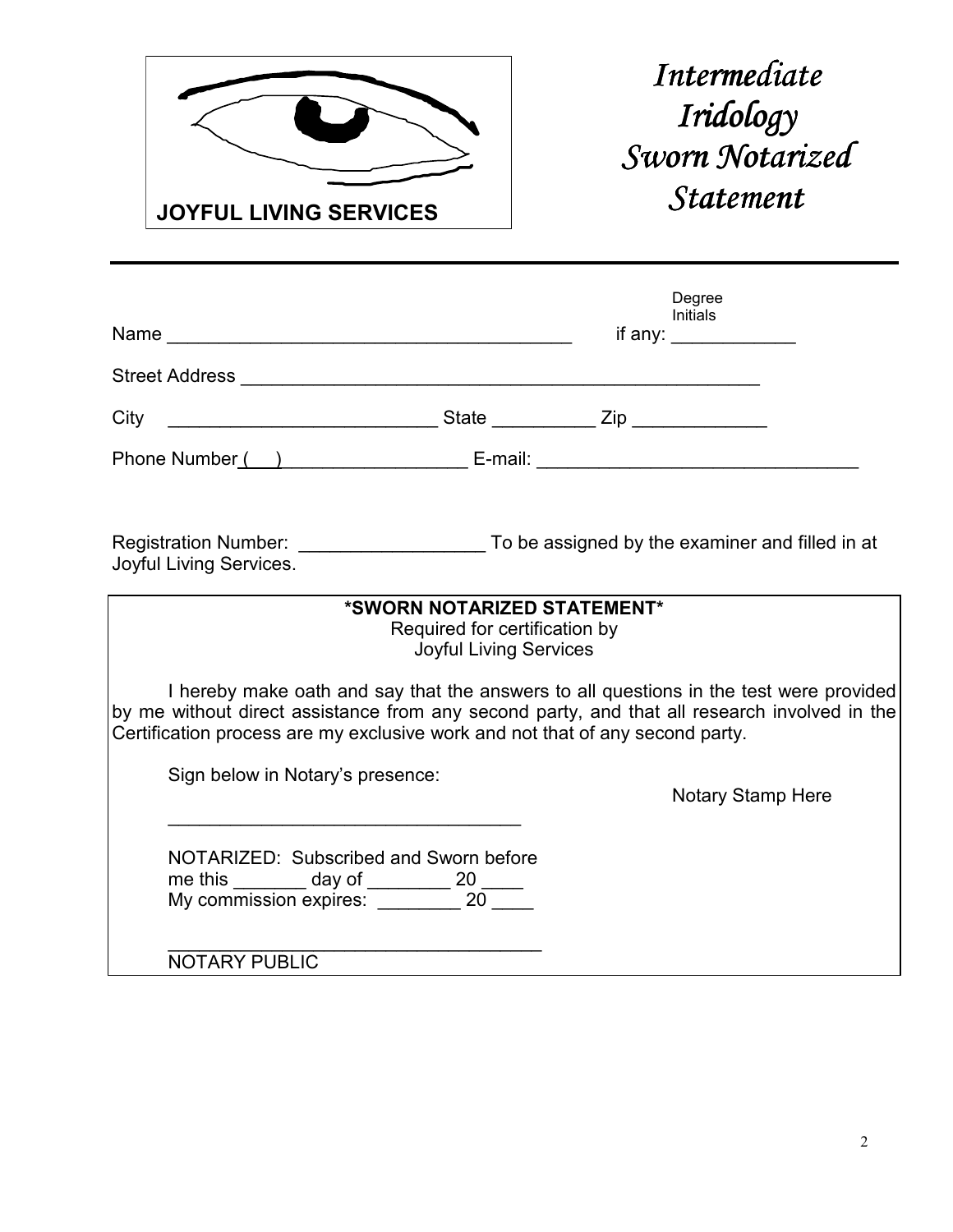

*Intermediate Iridology Iridology Course Course Test* 

## **WHAT ARE THE 4 LEVELS OF INFLAMMATION?**

- **1. \_\_\_\_\_\_\_\_\_\_\_\_\_\_\_\_\_\_\_\_\_\_\_\_**
- **2. \_\_\_\_\_\_\_\_\_\_\_\_\_\_\_\_\_\_\_\_\_\_\_\_**
- **3. \_\_\_\_\_\_\_\_\_\_\_\_\_\_\_\_\_\_\_\_\_\_\_\_ 4. \_\_\_\_\_\_\_\_\_\_\_\_\_\_\_\_\_\_\_\_\_\_\_\_**

**WHAT ARE THE 5 ELIMINATION CHANNELS?** 

- **1. \_\_\_\_\_\_\_\_\_\_\_\_\_\_\_\_\_\_\_\_\_\_\_\_**
- **2. \_\_\_\_\_\_\_\_\_\_\_\_\_\_\_\_\_\_\_\_\_\_\_\_**
- **3. \_\_\_\_\_\_\_\_\_\_\_\_\_\_\_\_\_\_\_\_\_\_\_\_**
- **4. \_\_\_\_\_\_\_\_\_\_\_\_\_\_\_\_\_\_\_\_\_\_\_\_**
- **5. \_\_\_\_\_\_\_\_\_\_\_\_\_\_\_\_\_\_\_\_\_\_\_\_**

**DESCRIBE WHAT AN IRIS WOULD LOOK LIKE IF THE STRUCTURE WAS VERY TIGHT. BE SPECIFIC.** 

**DESCRIBE WHAT AN IRIS WOULD LOOK LIKE IF THE FUNCTION IS HOT. BE SPECIFIC.** 

**WHAT DOES A MIXED BILIARY IRIS LOOK LIKE AND WHAT DOES IT MEAN? BE SPECIFIC.** 

**WHAT DOES ORANGE MEAN IN THE IRIS? BE SPECIFIC.**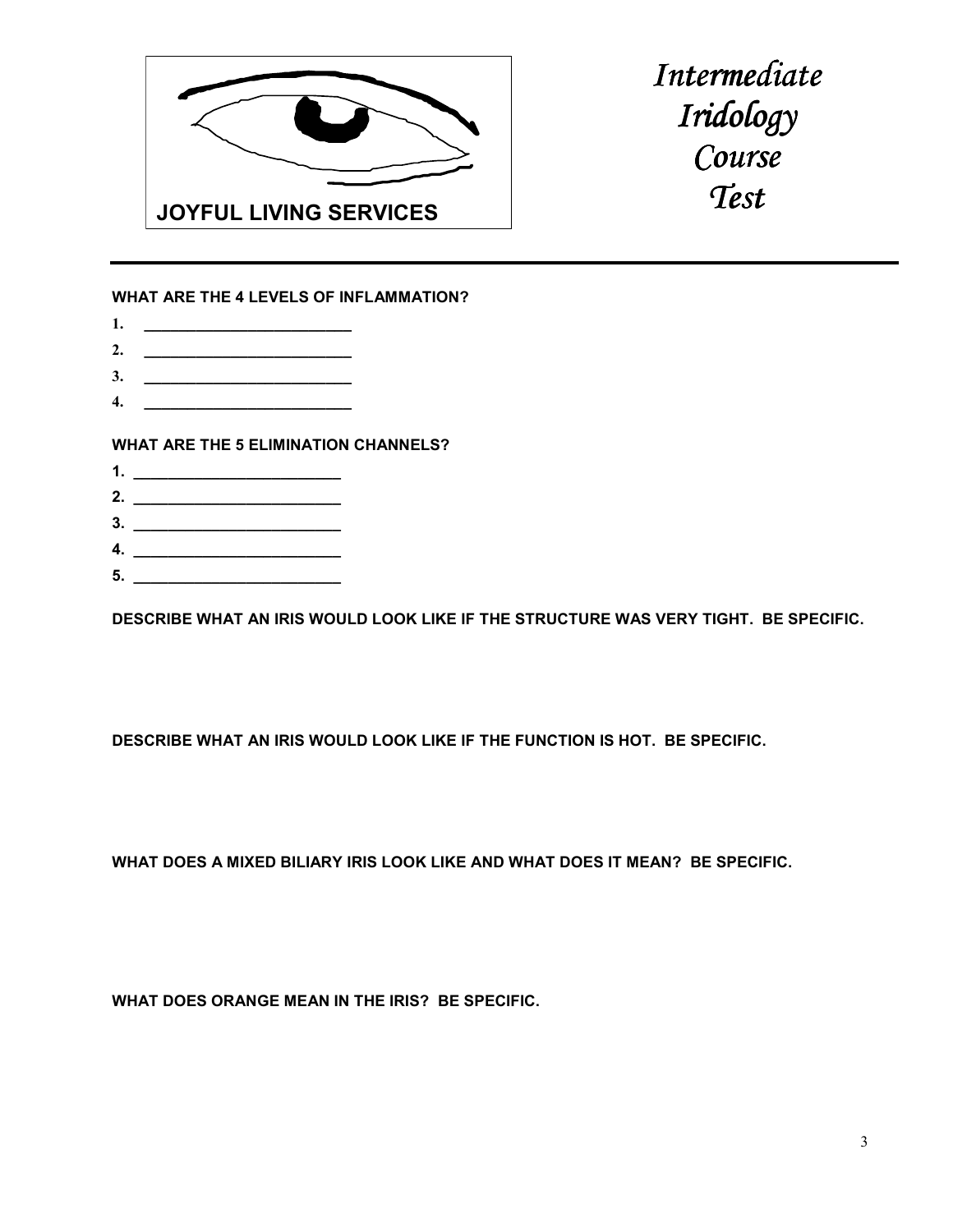**WHAT ARE THE 4 BASIC PERSONALITY/FIBER STRUCTURE TYPES?** 

| 1. $\qquad \qquad$                       |                     |  |  |
|------------------------------------------|---------------------|--|--|
|                                          |                     |  |  |
|                                          | 1b. $\qquad \qquad$ |  |  |
|                                          |                     |  |  |
| <u> 1980 - Jan Barbara Barat, manala</u> |                     |  |  |
|                                          |                     |  |  |
|                                          |                     |  |  |
|                                          |                     |  |  |

## **WHAT ARE THE 5 POSSIBLE MIXED PERSONALITY/FIBER STRUCTURE TYPES?**

**1. \_\_\_\_\_\_\_\_\_\_\_\_\_\_\_\_\_\_\_\_\_\_\_\_\_\_ 2. \_\_\_\_\_\_\_\_\_\_\_\_\_\_\_\_\_\_\_\_\_\_\_\_\_\_ 3. \_\_\_\_\_\_\_\_\_\_\_\_\_\_\_\_\_\_\_\_\_\_\_\_\_\_ 4. \_\_\_\_\_\_\_\_\_\_\_\_\_\_\_\_\_\_\_\_\_\_\_\_\_\_ 5. \_\_\_\_\_\_\_\_\_\_\_\_\_\_\_\_\_\_\_\_\_\_\_\_\_\_** 

## **DESCRIBE WHAT MARKINGS YOU WOULD SEE IN EACH OF THE 4 BASIC PERSONALITY TYPES AND THE 5 POSSIBLE MIXED PERSONALITY TYPES.**

**1.** 

- **a.**
- **b.**
- **2.**
- **3.** 
	- -

 **a.** 

- **b.**
- **4.**
- **5.**
- **6.**
- **7.**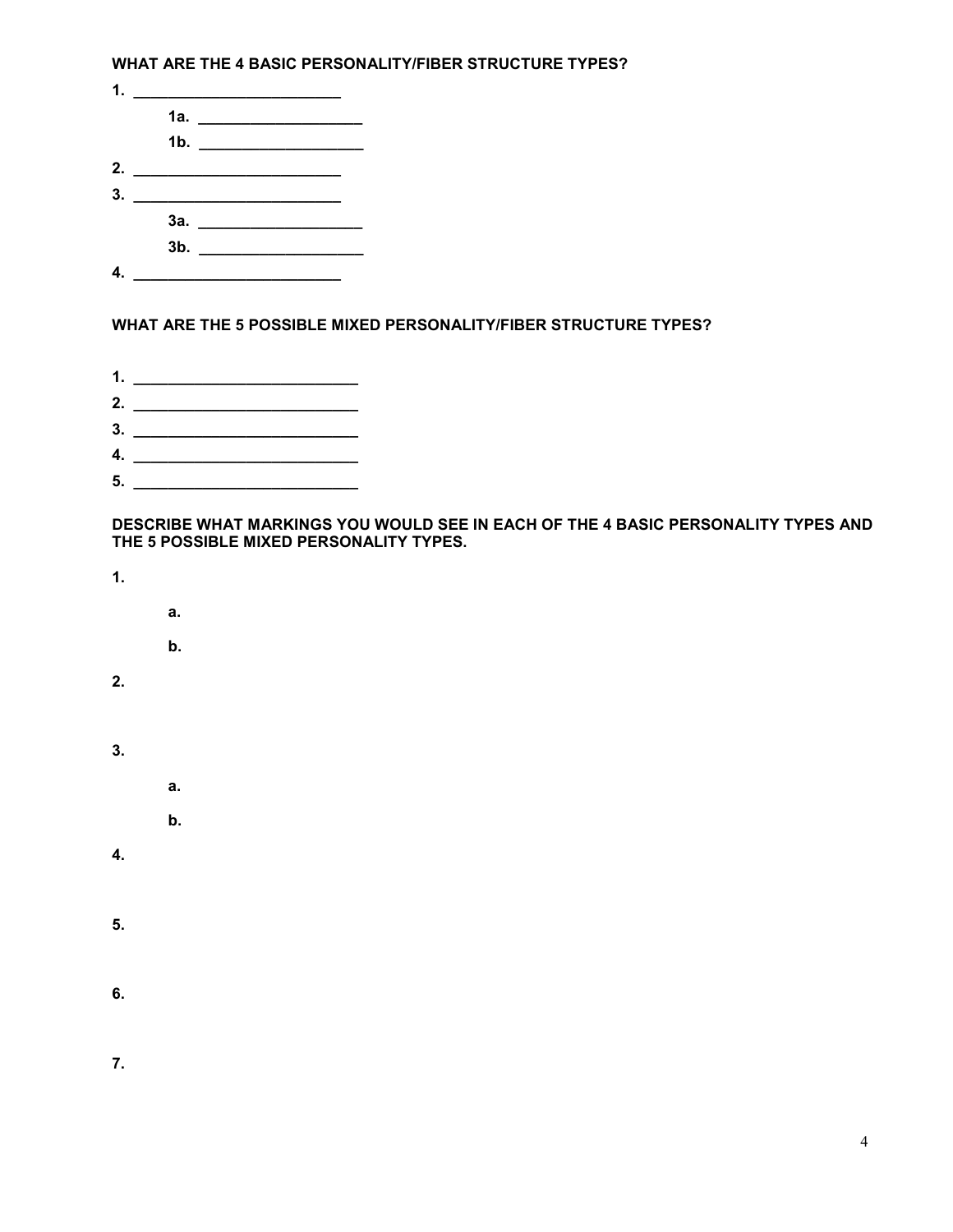**9.** 

**WHAT DOES IT MEAN WHEN THE NERVE WREATH IS FLACCID/ATONIC?** 

**WHAT DOES IT MEAN WHEN THE NERVE WREATH IS DISCOLORED?** 

**WHAT DOES IT MEAN TO BE RIGHT SIDE/LEFT BRAIN/YANG DOMINANT?** 

**WHAT WOULD YOU TELL A PERSON TO DO IF YOU NOTICED THEY HAD AN ENLARGED PUPIL?** 

**WHAT ARE REFLEX SIGNS?** 

**WHAT DO RED LINES IN THE IRIS MEAN?** 

**WHAT DOES IT MEAN WHEN SOMEONE HAS FATTY DEPOSITS IN THEIR SCLERA?**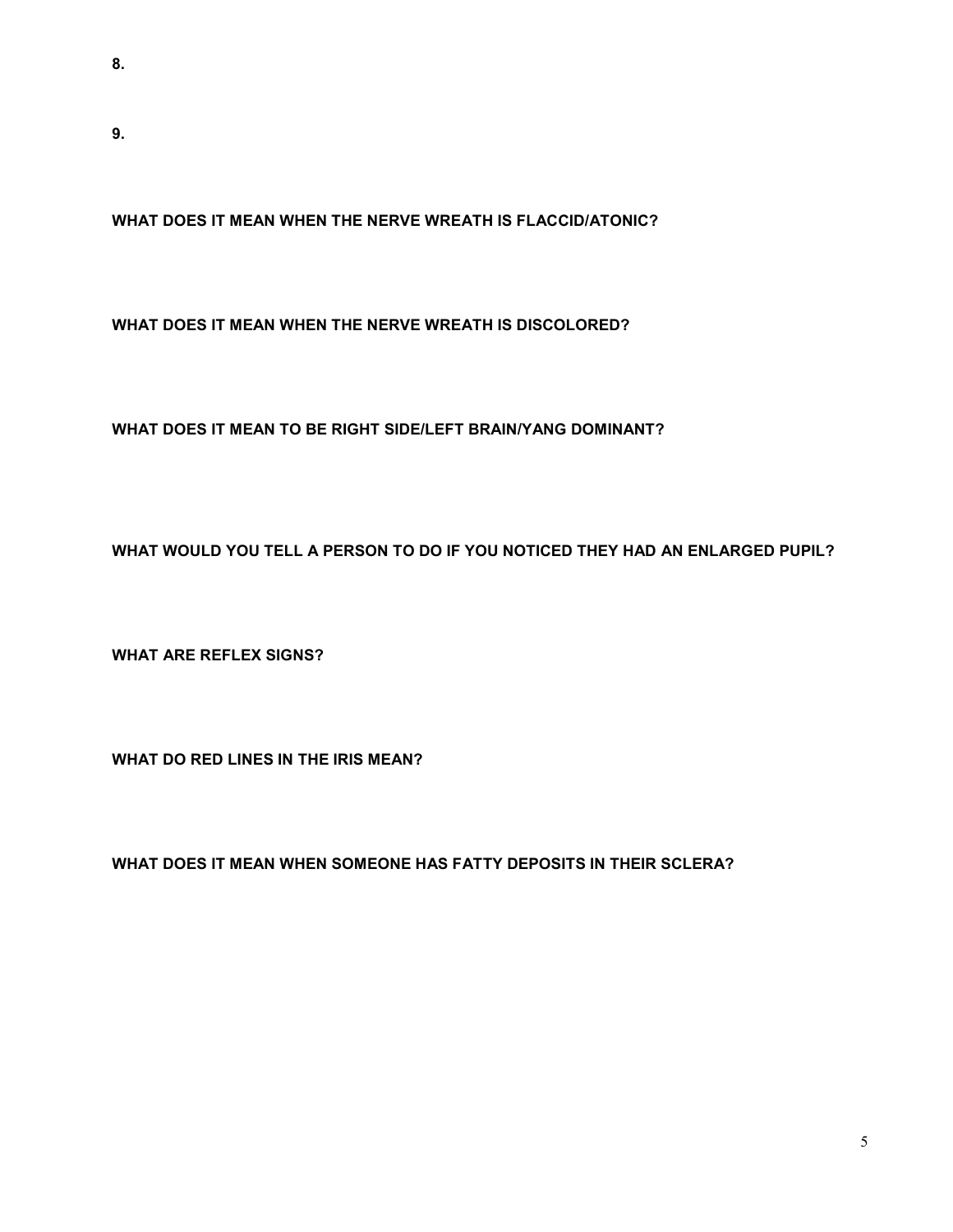**DRAW WHAT A HONEYCOMB, RIB LEAF, AND STAIR STEP LACUNA WOULD LOOK LIKE IN THE IRIS. WHAT DO THEY MEAN? WHAT WOULD YOU DO FOR THE PERSON? PLEASE BE SPECIFIC. USE THE OTHER SIDE OF THE PAPER IF YOU NEED ROOM -** 



**DRAW WHAT A SCURF RIM AND FUZZY BLUE EDGE WOULD LOOK LIKE IN THE IRIS. WHAT DO THEY MEAN? WHAT WOULD YOU DO FOR THE PERSON? PLEASE BE SPECIFIC. USE THE OTHER SIDE OF THE PAPER IF YOU NEED ROOM. -** 



**DRAW THE BOWEL WITH THE FOLLOWING WEAKNESSES IN IT: PROLAPSES, BALLOONING, POCKETS, SPASTIC, STRICTURE. IF YOU SEE THESE WEAKNESSES WHAT WOULD YOU DO FOR THE PERSON? PLEASE BE SPECIFIC. USE THE OTHER SIDE OF THE PAPER IF YOU NEED ROOM. -**